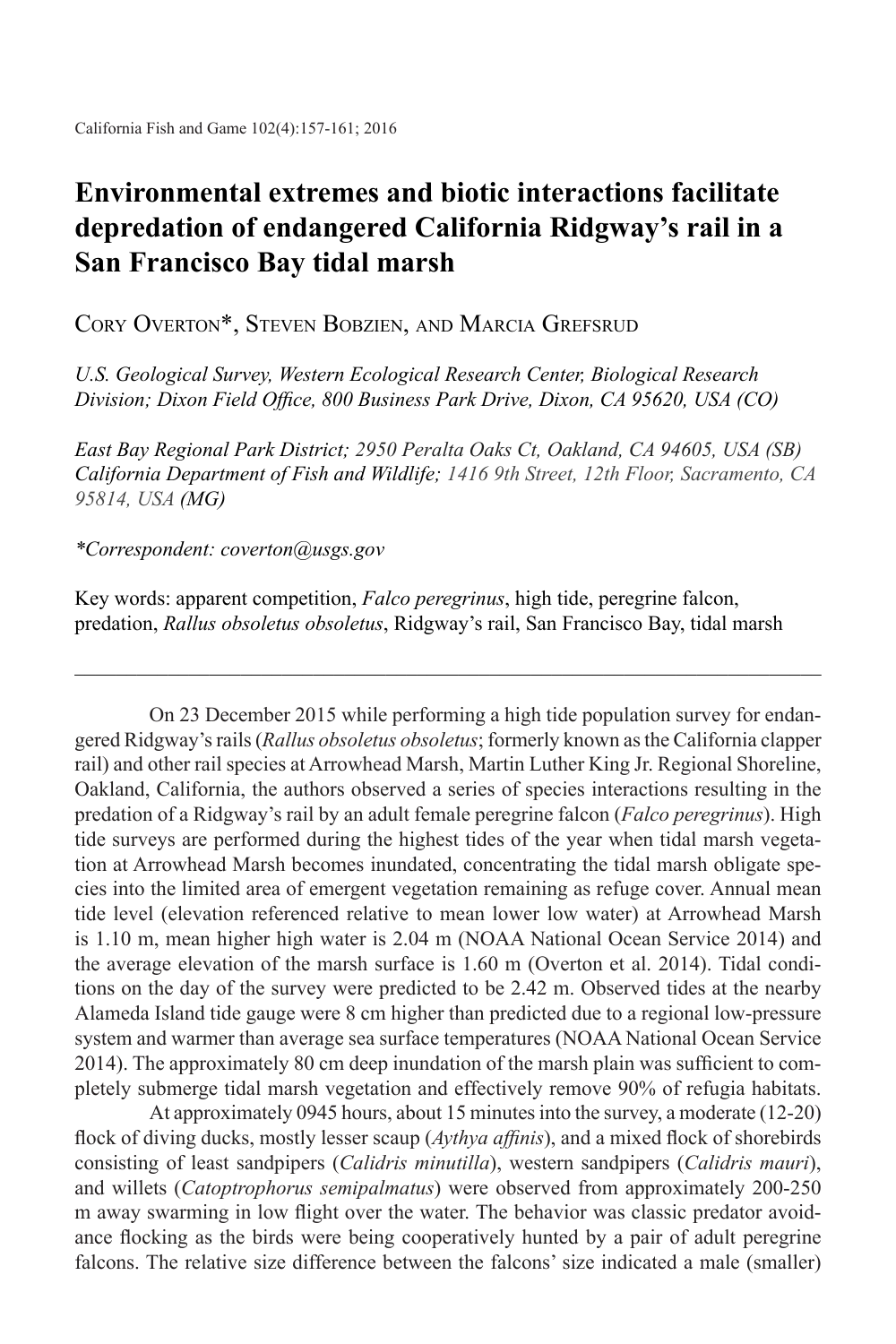and female (larger) pair (Figure 1). The male falcon initially appeared to be in pursuit of the shorebirds and would exhibit relatively low and level flight causing the swarming behavior near the water surface. Meanwhile, the female falcon performed several shallow stoops into the flock of diving ducks. Approximately three unsuccessful falcon attacks in rapid succession were observed. During the last failed attack, swarming by the diving ducks disturbed a Ridgway's rail that was hiding in what little hybrid cordgrass (*Spartina*  spp.) remained above the tide. The rail made a low and short flight of approximately 1 m and then returned to the water (Figure 2). Suddenly, the falcons abandoned their pursuit of the shorebirds and diving ducks and began relentlessly stooping at the swimming rail. The first approximately six attacks were avoided by the rail which briefly dived under water or was simply missed by the two falcons. On a subsequent pass, the female falcon was able to capture the rail from the water surface and carry it into the air (Figure 3). Within seconds, several immature and mature western gulls (*Larus occidentalis*) mobbed the female falcon carrying the rail (Figure 4). As the pair of falcons flew out of visual range, the male aggressively engaged and drove away the gulls. The male falcon did this by flying above and behind the female and diving at any gull that approached within 5 to 10 m of the female. Two or three diving maneuvers by the male successfully deterred pursuit by the gulls.

These observations provide evidence of several important species interactions in San Francisco Bay tidal marshes, as well as environmental conditions that drive some of these interactions. First, the cooperative hunting behavior of peregrine falcons clearly suggests that



**FIGURE 1.** —A pair of peregrines after the successful cooperative capture of a Ridgway's rail. The female was identified as the larger of the falcons and carried the rail away with the smaller male following behind. Photo credit: Marcia Grefsrud/CDFW.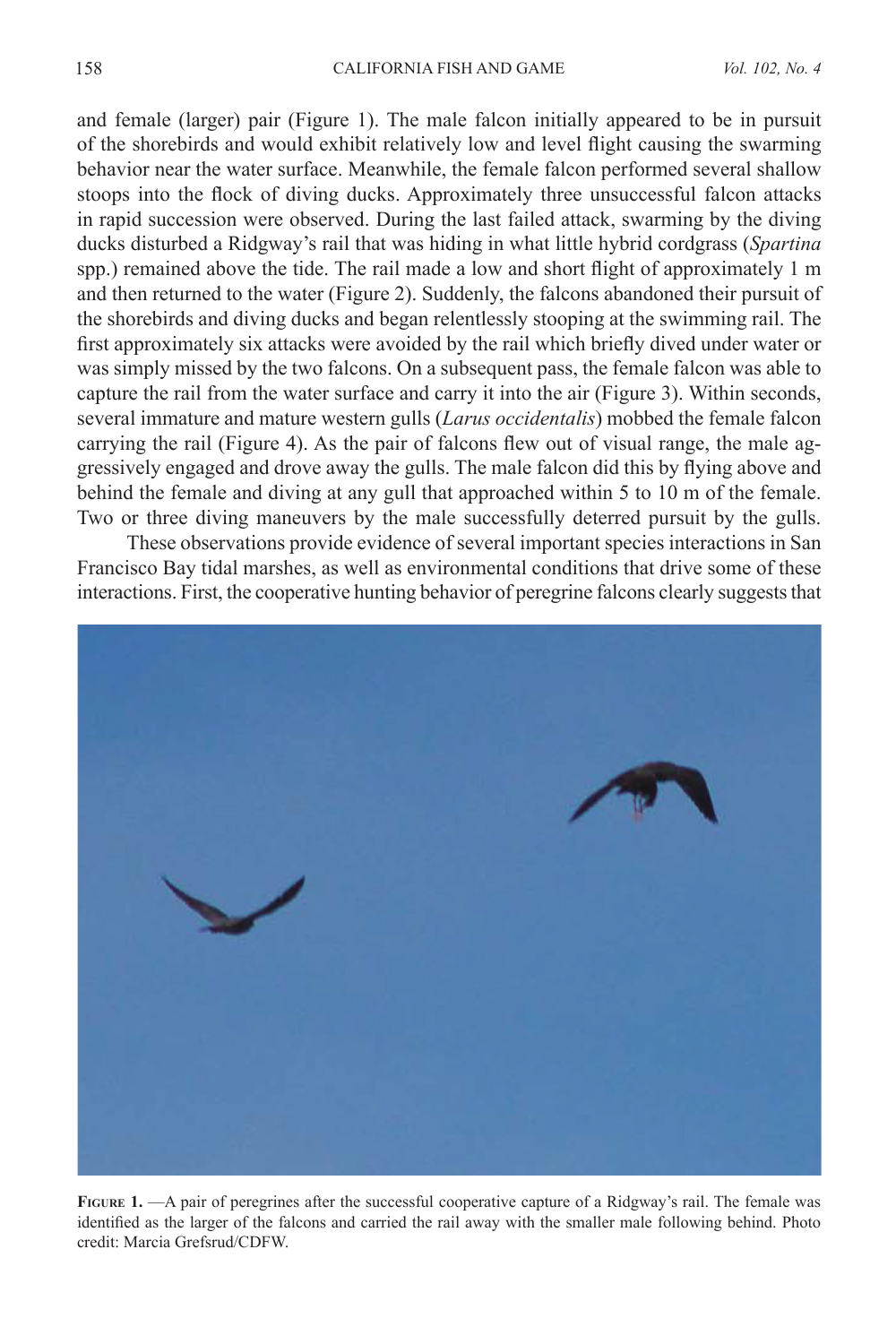

FIGURE 2. —Ridgway's rail flushing from sparse, flooded Spartina at Arrowhead Marsh, Oakland, CA. During the highest tides, available cover for concealment is reduced and individuals concentrate in the little exposed vegetation that remains. Photo credit: Marcia Grefsrud/CDFW.



**Figure 3**. —A female peregrine falcon's successful capture and flight with the Ridgway's rail. Photo credit: Marcia Grefsrud/CDFW.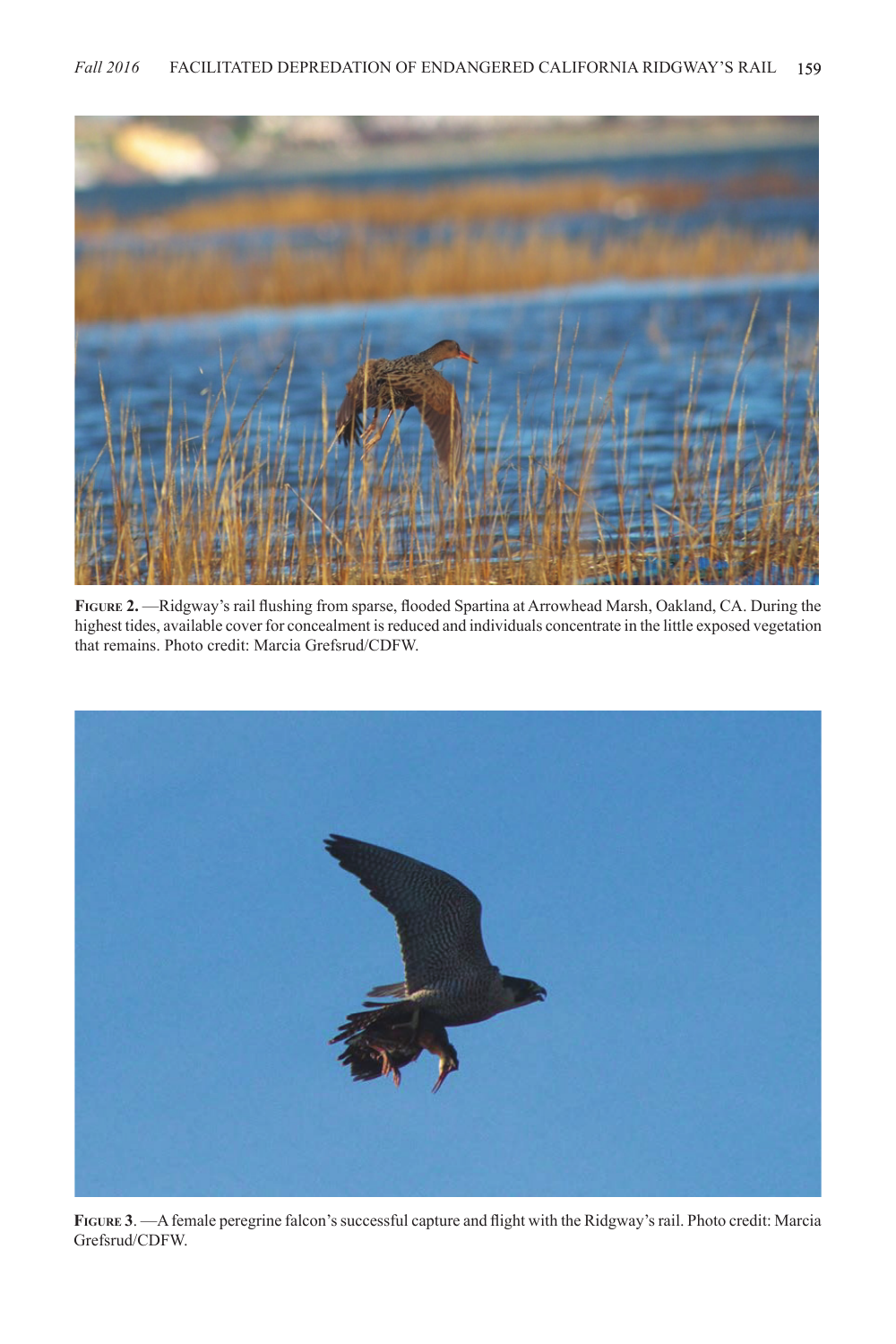

**Figure 4.** —Western gulls chasing the female peregrine falcon as she carries a captured Ridgway's rail away. Photo credit: Marcia Grefsrud/CDFW.

pair-bonded individuals (mated pairs) benefit from an intraspecific mutualism that advantages each member of the pair through increased capture success, decreased energy used defending successful kills due to safeguarding by mates, decreased prey loss due to kleptoparasitism, and increased provisioning from food sharing. Cooperative hunting is uncommon in birds but has been observed, with some of the above benefits, in Aplomado falcons (*Falco femoralis*), (Hector 1986). A second biological interaction of importance is the rapid opportunistic prey switching behavior that occurred following the exposure of the Ridgway's rail. The hunting time and energy expended by the peregrine falcon pair to capture and kill the rail was likely much lower than the effort expended in their continued air to air pursuit and unsuccessful attacks on the diving ducks and shorebirds. While the ducks and shorebirds relied on swarming behavior, presence of conspecifics, and speed to evade the falcons, the rail appeared to initially depend on concealment to avoid detection. The effectiveness of relying on a concealment strategy decreases substantially in San Francisco Bay during the winter when extreme high tides correspond with winter storm events and low pressure systems (NOAA National Ocean Service 2014, Overton et al. 2014). These high tides are typically the most extreme of the year and occur during daylight (noting that summertime high tides may be of near equal height but occur at night). The combination of diurnal high tides and relatively homogenous vegetative cover results in a rapid decrease in suitable refuge habitat, and increases rail exposure to raptor predation events during these winter high tides (Figure 2). In addition, the presence of shorebirds and diving ducks, many species of which reach greatest abundance during the winter (Page et al. 1999), that flock together over the marsh plain prior to the falcons' arrival may serve as a source of apparent competition (Holt 1977) that indirectly reduce the likelihood of the rail surviving. The flocks of massed shorebirds and diving ducks were the initial targets of the falcons, as well as the apparent source of the disturbance that flushed the concealed rail from sparse cover, ultimately resulting in its depredation. Although this does not prove apparent competition, as it is possible that falcons would intensively hunt inundated tidal marshlands that contain the secretive rail even without